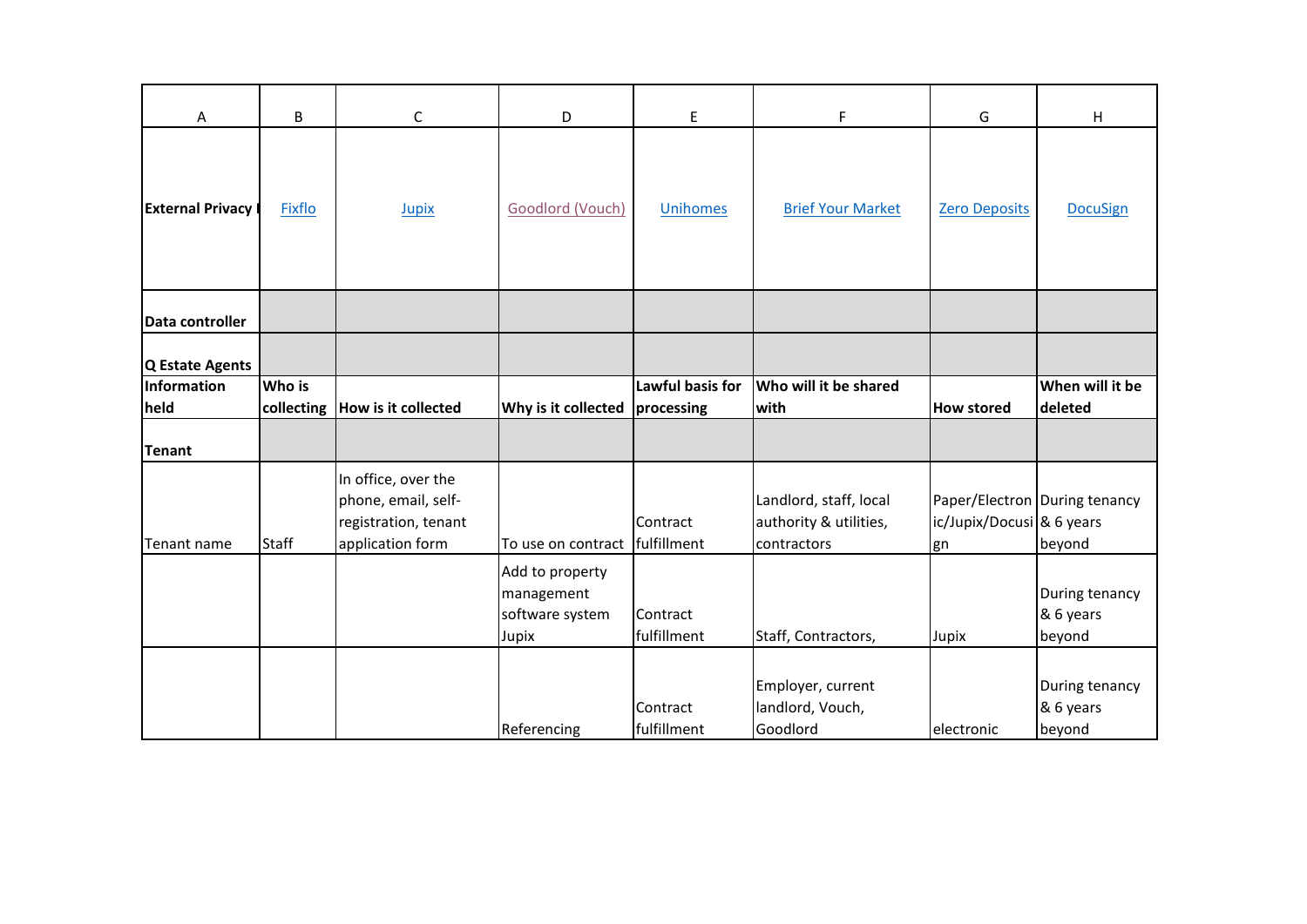|                |              |                      | To be able to<br>contact tenant e.g. |                  |                              |                 | During tenancy       |
|----------------|--------------|----------------------|--------------------------------------|------------------|------------------------------|-----------------|----------------------|
|                |              |                      | property                             | Contract         |                              |                 | & 6 years            |
|                |              |                      | management                           | fulfillment      | Contractors, staff, Fixflo   | Jupix           | beyond               |
|                |              |                      |                                      |                  |                              |                 |                      |
|                |              |                      | To use on                            |                  |                              | Paper /         | During tenancy       |
|                |              |                      | prescribed                           |                  | Staff, Deposit scheme,       | electronic/Jupi | & 6 years            |
|                |              |                      | information                          | Legal oblgiation | relevant person, Landlord  x |                 | beyond               |
|                |              |                      |                                      |                  | Staff, Homeshift, Vouch,     |                 |                      |
|                |              |                      |                                      |                  | Unihomes, Zero Deposits,     |                 | Within a month       |
|                |              |                      | Marketing or to                      |                  |                              |                 |                      |
|                |              |                      | offer extra services                 |                  | Goodlord,                    | Paper /         | of the end of        |
|                |              |                      | i.e insurance                        | Consent          | Briefyourmarket              | electronic      | tenancy              |
|                |              |                      |                                      |                  |                              |                 | During tenancy       |
|                |              |                      | If legal action is                   |                  |                              | Paper /         | & 6 years            |
|                |              |                      | needed                               | Legal work       | Solicitor, Court Services    | electronic      | beyond               |
|                |              |                      |                                      |                  |                              |                 |                      |
|                |              |                      | To keep the                          |                  |                              |                 | Please refer to      |
|                |              |                      | individual informed                  |                  |                              |                 | Brief your           |
|                |              |                      | of relevant                          | Legitimate       |                              |                 | <b>Market Policy</b> |
|                |              |                      | information                          | Interest         | Briefyourmarket              | Electronic      | above                |
|                |              |                      |                                      |                  |                              |                 |                      |
|                |              |                      |                                      |                  | Homeshift, Unihomes,         |                 |                      |
|                |              |                      |                                      |                  | Council Tax & utility        |                 | During tenancy       |
|                |              |                      |                                      | Contract         | providers, Zero Deposits,    | Paper /         | & 6 years            |
|                |              |                      | <b>Services</b>                      | fulfillment      | Briefyour market             | electronic      | beyond               |
|                |              |                      |                                      |                  |                              |                 |                      |
|                |              | In office, over the  |                                      |                  |                              |                 |                      |
|                |              | phone, email, self-  |                                      |                  | Landlord, staff, local       | Paper /         | During tenancy       |
| Tenant contact |              | registration, tenant |                                      | Contract         | authority & utilities,       | electronic/Jupi | & 6 years            |
| details        | <b>Staff</b> | application form     | To use on contract fulfillment       |                  | contractors, Goodlord        | x/Docusign      | beyond               |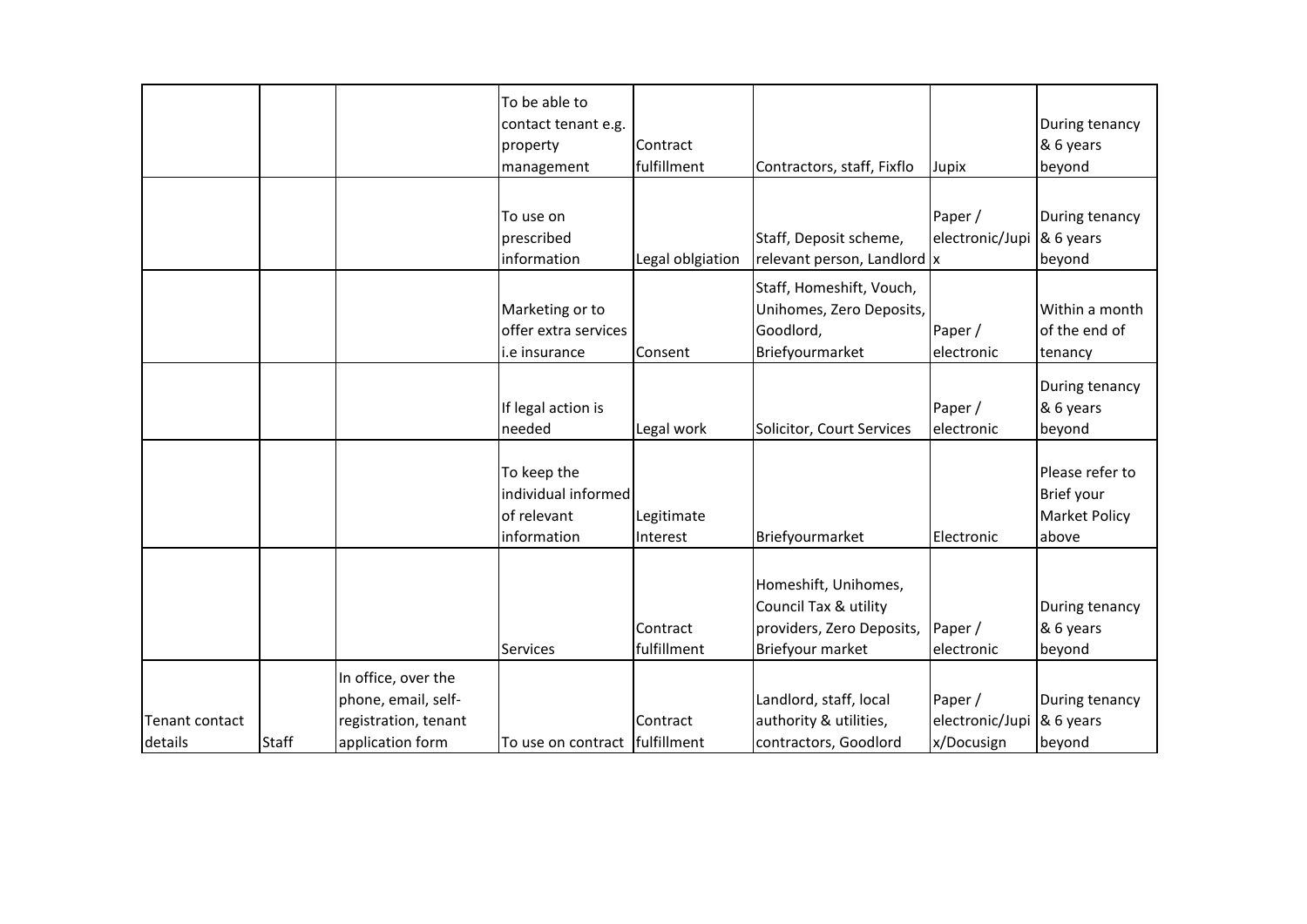| Add to               |                  |                             |                 | During tenancy       |
|----------------------|------------------|-----------------------------|-----------------|----------------------|
| management           | Contract         |                             |                 | & 6 years            |
| software Jupix       | fulfillment      | Staff, Contractors, Jupix   | Jupix           | beyond               |
|                      |                  |                             |                 |                      |
|                      |                  | Staff, Employers, Current   |                 | During tenancy       |
|                      | Contract         | landlord, Vouch,            | paper /         | & 6 years            |
| Referencing          | fulfillment      | Goodlord                    | electronic      | beyond               |
| To be able to        |                  |                             |                 |                      |
| contact tenant e.g.  |                  |                             |                 | During tenancy       |
| property             | Contract         |                             |                 | & 6 years            |
| management           | fulfillment      | Contractors, staff, Fixflo  | Jupix           | beyond               |
|                      |                  |                             |                 |                      |
| To use in            |                  |                             | Paper /         | During tenancy       |
| prescribed           |                  | Staff, Deposit scheme,      | electronic/Jupi | & 6 years            |
| information          | Legal oblgiation | relevant person, Landlord x |                 | beyond               |
|                      |                  |                             |                 |                      |
|                      |                  | Staff, Homeshift, Vouch,    |                 |                      |
| Marketing or to      |                  | Goodlord, Unihomes,         |                 | Within a month       |
| offer extra services |                  | Zero Deposits,              | Paper /         | of the end of        |
| i.e insurance        | Consent          | Briefyourmarket             | electronic      | tenancy              |
| If Legal action is   |                  |                             |                 |                      |
| needed, for          |                  |                             |                 | During tenancy       |
| example              |                  |                             | Paper /         | & 6 years            |
| possession claim     | Legal Work       | Solicitors, Court Services  | electronic      | beyond               |
|                      |                  |                             |                 |                      |
| To keep the          |                  |                             |                 | Please refer to      |
| individual informed  |                  |                             |                 | Brief your           |
| of relevant          | Legitimate       |                             |                 | <b>Market Policy</b> |
| information          | Interest         | Briefyourmarket             | Electronic      | above                |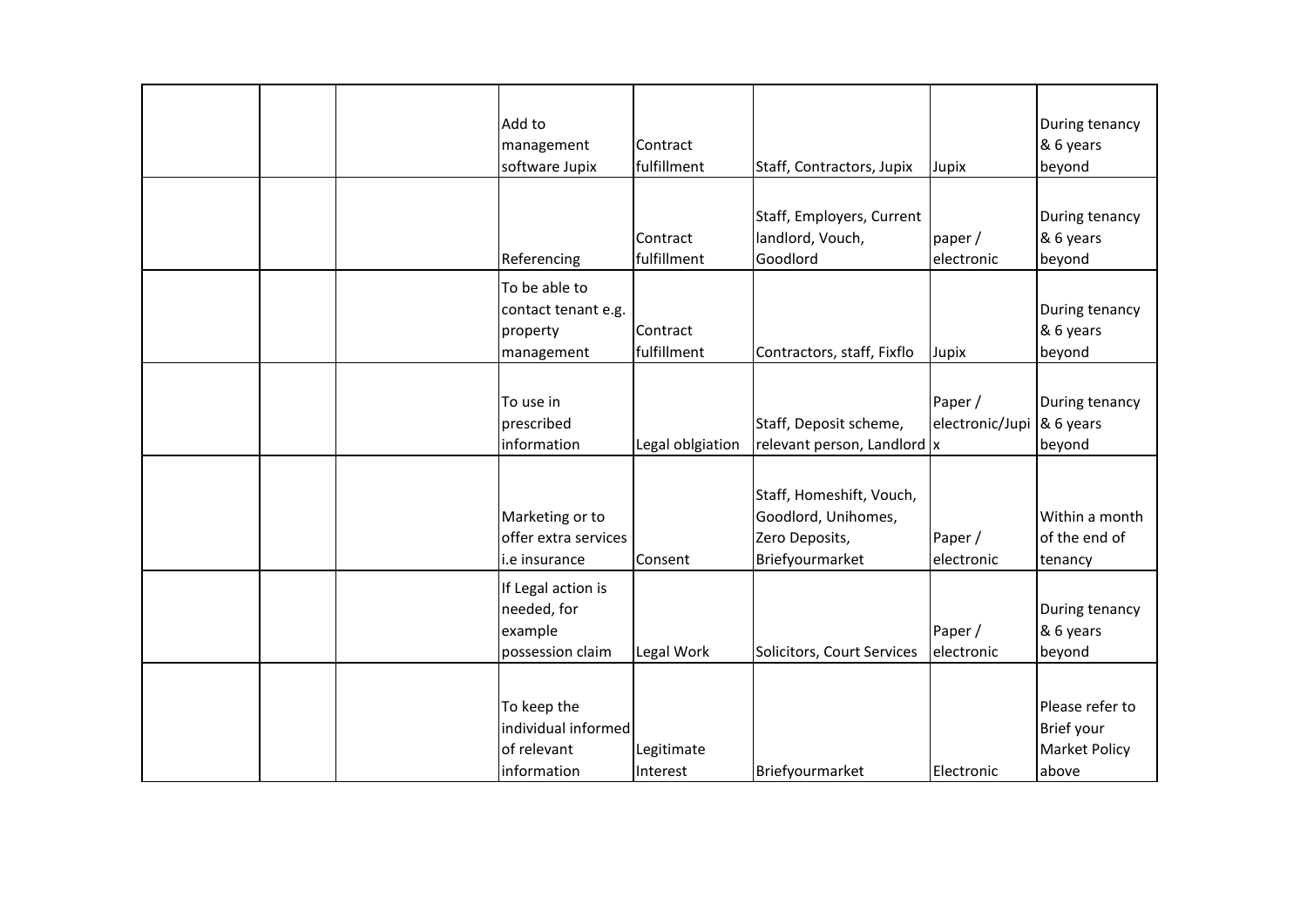|                                                     |                              |                                         | Notify utilities &<br>council tax                    | Contract<br>fulfillment | Homeshift, Council Tax &<br>utility providers, landlord,<br>Unihomes, Vouch,<br>Goodlord, Zero Deposits | Paper /<br>electronic | During tenancy<br>& 6 years<br>beyond                         |
|-----------------------------------------------------|------------------------------|-----------------------------------------|------------------------------------------------------|-------------------------|---------------------------------------------------------------------------------------------------------|-----------------------|---------------------------------------------------------------|
| Tenant date of<br>birth                             | Vouch,<br>Goodlord,<br>agent | Inputed by tenant on<br>Vouch's website | Referencing &<br>assessment                          | Contract<br>fulfillment | Staff, Vouch, Goodlord,<br>Landlord                                                                     | lelectronic           | During tenancy<br>& 6 years<br>beyond                         |
| <b>Tenants IP</b><br><b>Address</b>                 | Docusign,<br>Goodlord        | Automitcally                            | proof of consent,<br>proof of signature<br>ownership | contract<br>fulfillment | Staff, Docusign                                                                                         | electronic            | https://www.doc<br>usign.co.uk/com<br>pany/privacy-<br>policy |
| Tenant Employer Goodlord,<br>information            | Vouch,<br>agent              | Inputed by tenant on<br>Vouch's website | Referencing &<br>assessment                          | Contract<br>fulfillment | Staff, Vouch, Goodlord,<br>Landlord                                                                     | Paper /<br>electronic | During tenancy<br>& 6 years<br>beyond                         |
| Tenant's current Vouch,<br>landlord<br>linformation | Goodlord,<br>agent           | Inputed by tenant on<br>Vouch's website | Referencing &<br>assessment                          | Contract<br>fulfillment | Staff, Vouch, Goodlord,<br>landlord                                                                     | Paper /<br>electronic | During tenancy<br>& 6 years<br>beyond                         |
| <b>Tenant bank</b><br>details                       | <b>Staff</b>                 | face to face, email,<br>phone           | Returning deposits   fulfillment                     | Contract                | Staff, landlord, Natwest<br><b>Banking</b>                                                              | Paper /<br>electronic | During tenancy<br>& 6 years<br>beyond                         |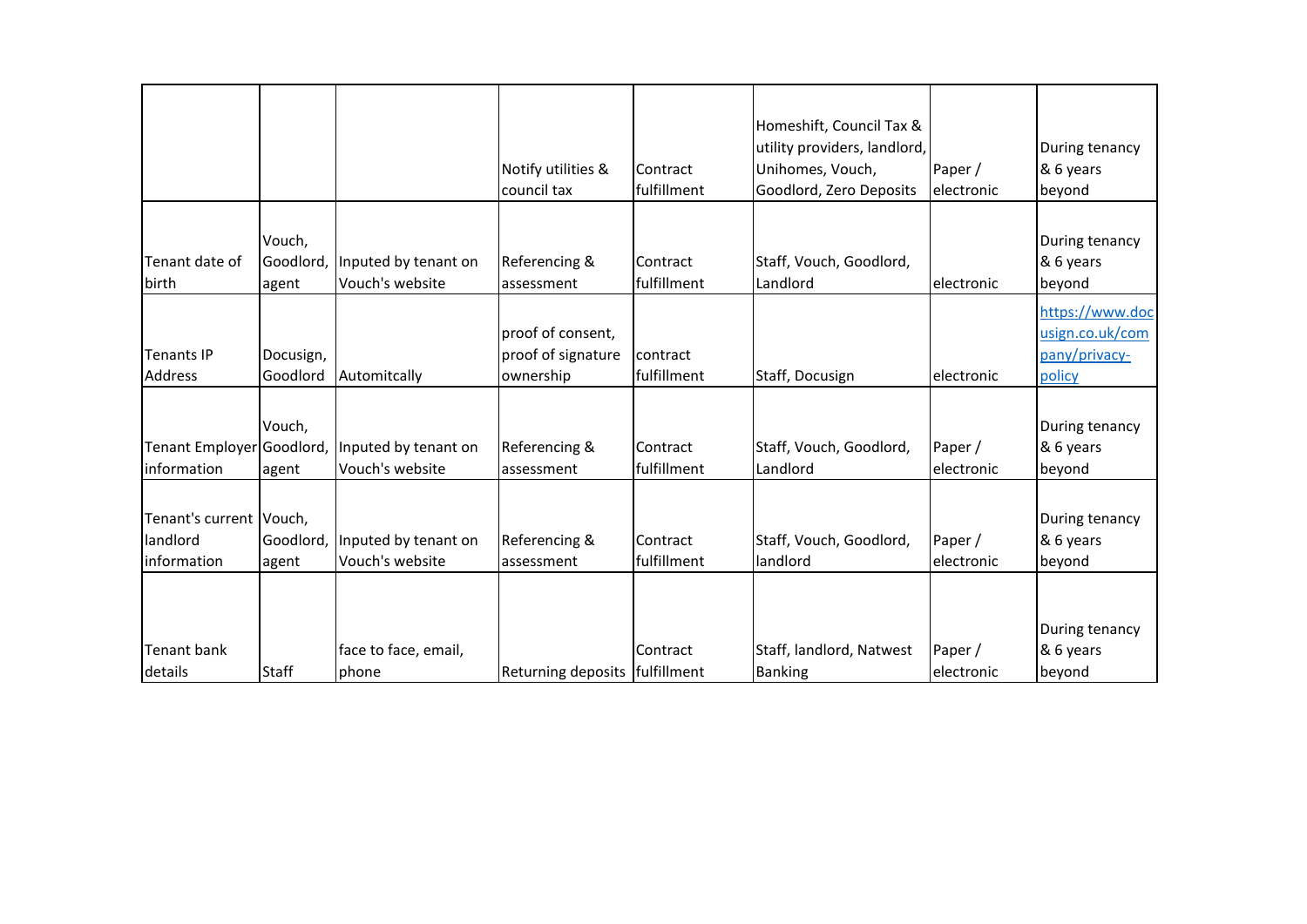|                       |              |                                     | To identify                      |                   |                         |                 |                  |
|-----------------------|--------------|-------------------------------------|----------------------------------|-------------------|-------------------------|-----------------|------------------|
|                       |              |                                     | permitted                        |                   |                         |                 |                  |
|                       |              |                                     | occupiers to                     |                   |                         | Paper /         | During tenancy   |
| Tenant's              |              | face to face, email,                | include on tenancy               | Contract          | Staff, landlord, Vouch, | electronic/Jupi | & 6 years        |
| Children details      | <b>Staff</b> | phone                               | agreement                        | fulfillment       | Goodlord                | X               | beyond           |
|                       |              |                                     |                                  |                   |                         |                 |                  |
|                       |              |                                     |                                  |                   |                         |                 |                  |
|                       | Vouch,       |                                     |                                  |                   |                         |                 | During tenancy   |
| Credit score          | Goodlord,    | Inputed by tenant on                | To assess                        | Contract          |                         | Paper /         | & 6 years        |
| results, history      | agent        | Homelet's website                   | suitability                      | fulfillment       | Staff, landlord         | electronic      | beyond           |
|                       |              |                                     |                                  |                   |                         |                 |                  |
|                       | Vouch,       |                                     |                                  |                   |                         |                 | During tenancy   |
| Other returned        | Goodlord,    |                                     | To assess                        | Contract          |                         | Paper /         | & 6 years        |
| references            | agent        | Email, online, hardcopy suitability |                                  | fulfillment       | Staff, landlord         | electronic      | beyond           |
|                       |              |                                     |                                  |                   |                         |                 |                  |
|                       |              |                                     |                                  | Legal obligation, |                         |                 | During tenancy   |
| Tenant passport       |              | Photocopy of original,              | To comply with                   | contract          | Staff, landlord, Home   | Paper /         | and 1 year after |
| or ID documents Staff |              | face to face                        | right to rent checks fulfillment |                   | Office                  | electronic      | tenant leaves    |
|                       |              |                                     |                                  |                   |                         |                 |                  |
|                       |              |                                     |                                  |                   |                         |                 |                  |
|                       |              |                                     |                                  |                   |                         |                 |                  |
| <b>Buyer</b>          |              |                                     |                                  |                   |                         |                 |                  |
|                       |              |                                     |                                  |                   |                         |                 |                  |
|                       |              | Face to face, over the              | To add to property               | Legal obligation, |                         |                 |                  |
|                       |              | phone, email, self-                 | management                       | contract          |                         |                 | During Sale and  |
| <b>Buyer Name</b>     | <b>Staff</b> | registration                        | system                           | fulfillment       | Staff, Jupix            | Electronic      | 6 years beyond   |
|                       |              |                                     |                                  |                   |                         |                 |                  |
|                       |              |                                     | To contact the                   | Legal obligation, |                         |                 |                  |
|                       |              |                                     | buyer with updates               | contract          |                         |                 | During Sale and  |
|                       |              |                                     | on their purchase                | fulfillment       | <b>Staff</b>            | Electronic      | 6 years beyond   |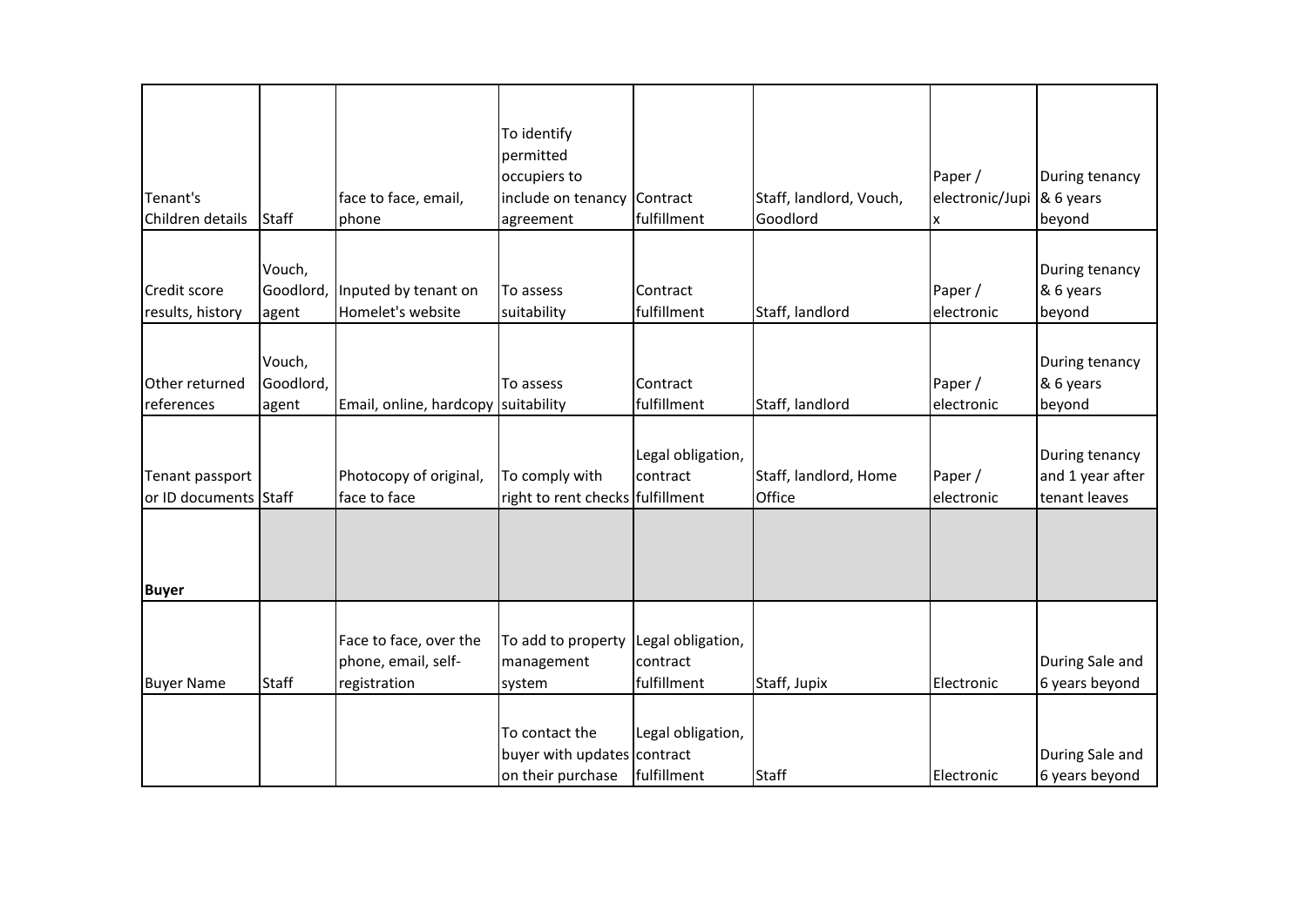|                      |              |                                                               | To carry out anti<br>money laundering<br>checks                    | Legal obligation,<br>contract<br>fulfillment | <b>Compliance assist</b>                                                   | Electronic | During Sale and<br>6 years beyond                              |
|----------------------|--------------|---------------------------------------------------------------|--------------------------------------------------------------------|----------------------------------------------|----------------------------------------------------------------------------|------------|----------------------------------------------------------------|
|                      |              |                                                               | To keep the<br>individual informed<br>of relevant<br>information   | Legitimate<br>Interest                       | Briefyourmarket                                                            | Electronic | Please refer to<br>Brief your<br><b>Market Policy</b><br>above |
|                      |              |                                                               | To include on the<br>memorandum of<br>sale                         | Legal obligation,<br>contract<br>fulfillment | Staff, Vendor of property Paper,<br>they are buying, Solicitors Electronic |            | During Sale and<br>6 years beyond                              |
| <b>Buyer address</b> | <b>Staff</b> | Face to face, over the<br>phone, email, self-<br>registration | To add to property<br>managements<br>system                        | Legal obligation,<br>contract<br>fulfillment | Staff, Jupix                                                               | Electronic | During Sale and<br>6 years beyond                              |
|                      |              |                                                               | To contact the<br>buyer with updates contract<br>on their purchase | Legal obligation,<br>fulfillment             | <b>Staff</b>                                                               | Electronic | During Sale and<br>6 years beyond                              |
|                      |              |                                                               | To carry out anti<br>money laundering<br>checks                    | Legal obligation,<br>contract<br>fulfillment | <b>Compliance assist</b>                                                   | Electronic | During Sale and<br>6 years beyond                              |
|                      |              |                                                               | To keep the<br>individual informed<br>of relevant<br>information   | Legitimate<br>Interest                       | Briefyourmarket                                                            | Electronic | Please refer to<br>Brief your<br><b>Market Policy</b><br>above |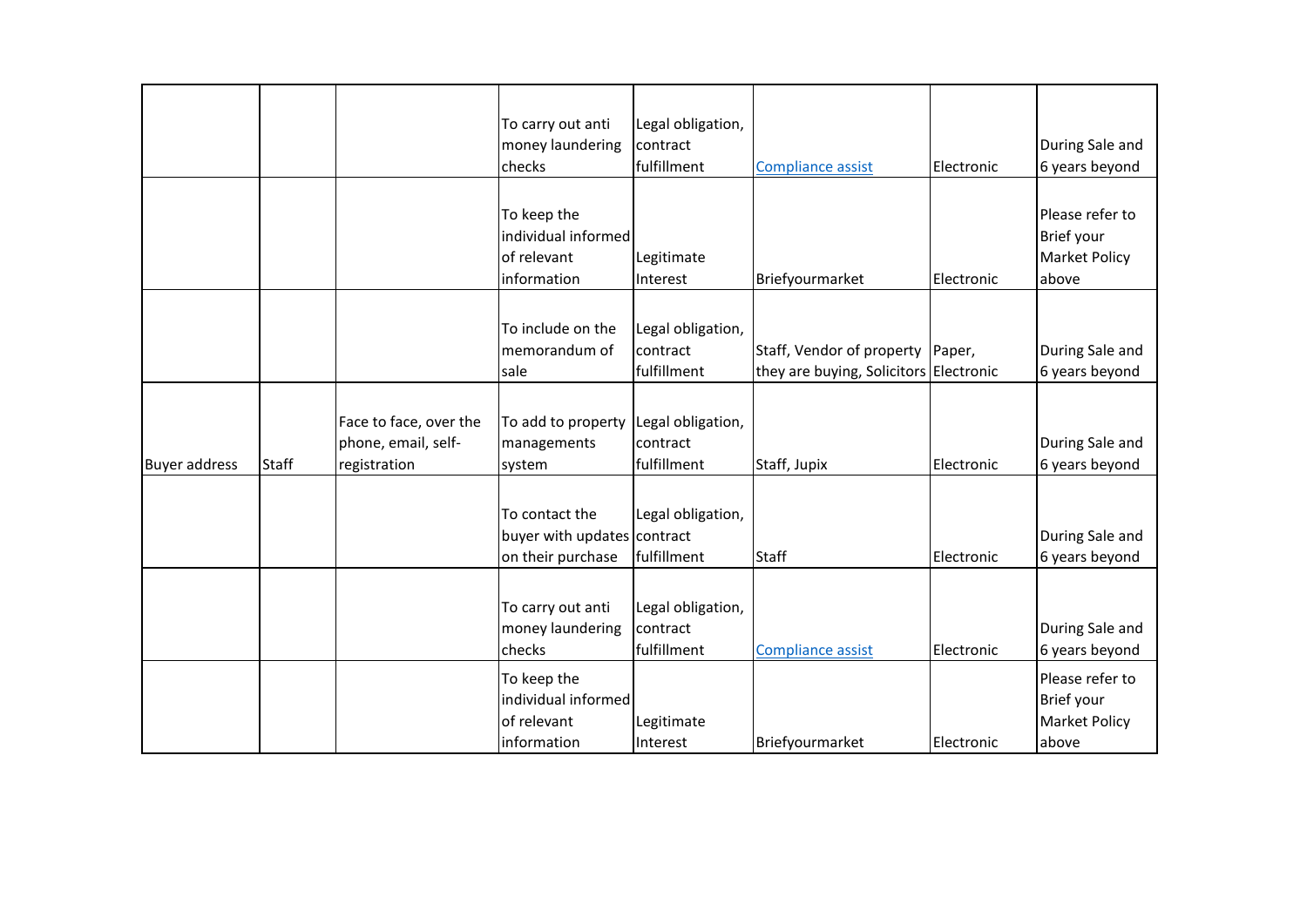|                                               |              |                                                               | To include on the<br>memorandum of<br>sale                         | Legal obligation,<br>contract<br>fulfillment | Staff, Vendor of property Paper,<br>they are buying, Solicitors Electronic |                      | During Sale and<br>6 years beyond                       |
|-----------------------------------------------|--------------|---------------------------------------------------------------|--------------------------------------------------------------------|----------------------------------------------|----------------------------------------------------------------------------|----------------------|---------------------------------------------------------|
| <b>Buyer phone</b><br>number and<br>email     | <b>Staff</b> | Face to face, over the<br>phone, email, self-<br>registration | To add to property<br>managements<br>system                        | Legal obligation,<br>contract<br>fulfillment | <b>Staff</b>                                                               | Electronic           | During Sale and<br>6 years beyond                       |
|                                               |              |                                                               | To contact the<br>buyer with updates contract<br>on their purchase | Legal obligation,<br>fulfillment             | <b>Staff</b>                                                               | Electronic           | During Sale and<br>6 years beyond                       |
|                                               |              |                                                               | To keep the<br>individual informed<br>of relevant<br>information   | Legitimate<br>Interest                       | Briefyourmarket                                                            | Electronic           | Please refer to<br>Brief your<br>Market Policy<br>above |
|                                               |              |                                                               | To offer extra<br>services i.e<br>solicitor, mortgage<br>advice    | Consent                                      | Staff, solicitors, mortgage   Paper /<br>lenders                           | electronic           | During Sale and<br>6 years beyond                       |
| <b>Buyer ID and</b><br>proof of address Staff |              | Face to Face, email.                                          | Anti money<br>laundering checks                                    | Legal obligation,<br>contract<br>fulfillment | Staff, Compliance Assist                                                   | Paper,<br>Electronic | During Sale and<br>5 years beyond                       |
| Vendor                                        |              |                                                               |                                                                    |                                              |                                                                            |                      |                                                         |
| <b>Vendor Name</b>                            | <b>Staff</b> | Face to face, over the<br>phone, email, self-<br>registration | To add to property<br>management<br>system                         | Legal obligation                             | Staff, Jupix                                                               | Electronic           | During Sale and<br>6 years beyond                       |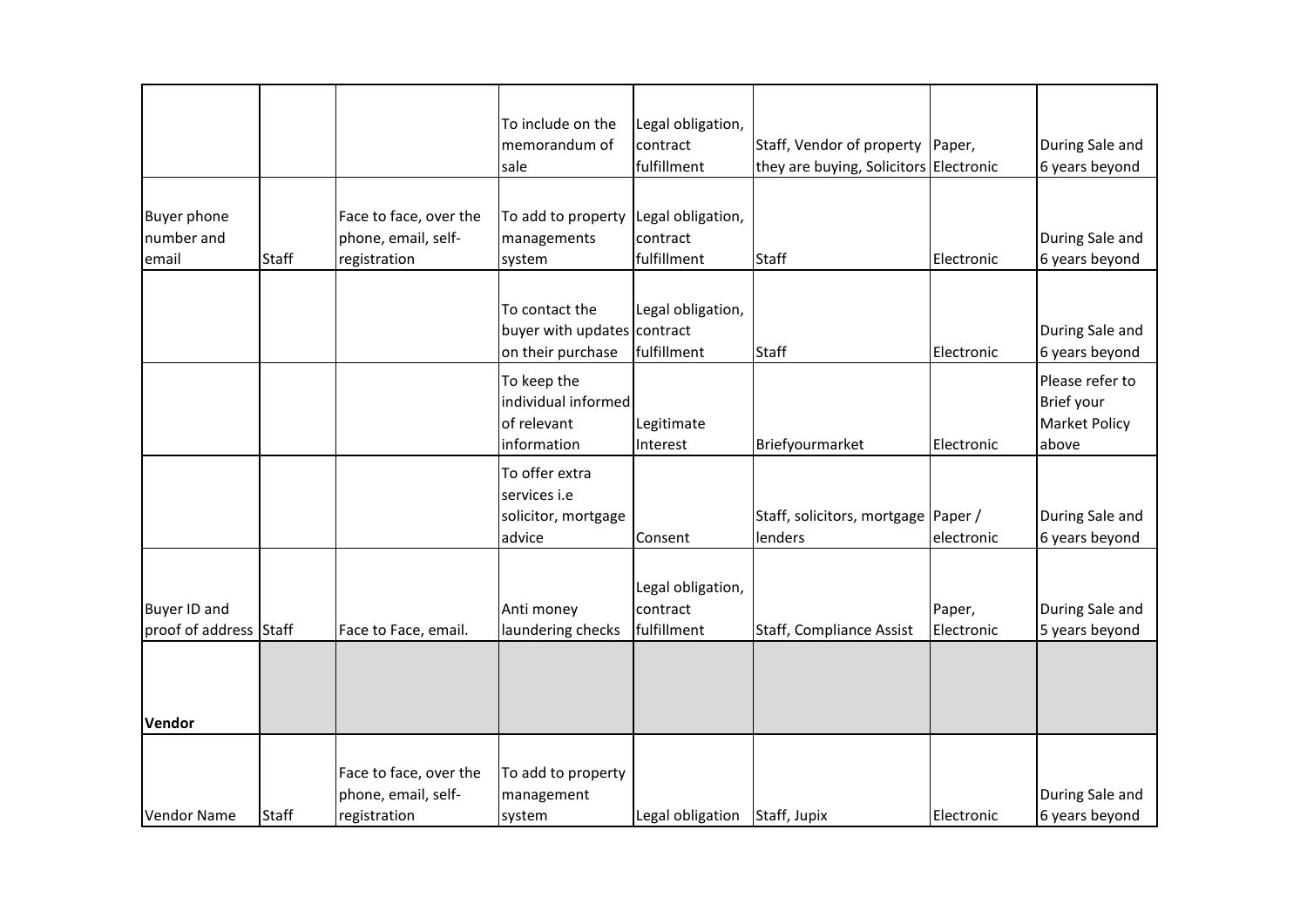|                       |       |                        | Write in Terms of                     |                   |                                        | Paper,     | During Sale and      |
|-----------------------|-------|------------------------|---------------------------------------|-------------------|----------------------------------------|------------|----------------------|
|                       |       |                        | <b>Business</b>                       | Legal obligation  | <b>Staff</b>                           | Electronic | 6 years beyond       |
|                       |       |                        |                                       |                   |                                        |            |                      |
|                       |       |                        | To contact the                        |                   |                                        |            |                      |
|                       |       |                        | seller with updates Legal obligation, |                   |                                        |            |                      |
|                       |       |                        | of their sale and                     | contact           |                                        |            | During Sale and      |
|                       |       |                        | put forward offers   fulfillment      |                   | <b>Staff</b>                           | Electronic | 6 years beyond       |
|                       |       |                        |                                       |                   |                                        |            |                      |
|                       |       |                        |                                       |                   |                                        |            |                      |
|                       |       |                        | To include on the                     | Legal obligation, |                                        |            |                      |
|                       |       |                        | memorandum of                         | contract          | Staff, Vendor of property Paper,       |            | During Sale and      |
|                       |       |                        | sale                                  | fulfillment       | they are buying, Solicitors Electronic |            | 6 years beyond       |
|                       |       |                        |                                       |                   |                                        |            |                      |
|                       |       | Face to face, over the | To add to property                    | Legal obligation, |                                        |            |                      |
|                       |       |                        |                                       | contract          |                                        |            |                      |
|                       |       | phone, email, self-    | managements                           |                   |                                        |            | During Sale and      |
| <b>Vendor Address</b> | Staff | registration           | system                                | fulfillment       | Staff, Jupix                           | Electronic | 6 years beyond       |
|                       |       |                        |                                       |                   |                                        |            |                      |
|                       |       |                        |                                       |                   |                                        |            |                      |
|                       |       |                        | Write in Terms of                     |                   |                                        | Paper,     | During Sale and      |
|                       |       |                        | <b>Business</b>                       | Legal obligation  | <b>Staff</b>                           | Electronic | 6 years beyond       |
|                       |       |                        | To contact the                        |                   |                                        |            |                      |
|                       |       |                        | Vendor with                           |                   |                                        |            |                      |
|                       |       |                        | updates on their                      | Legal obligation, |                                        |            |                      |
|                       |       |                        | sale and put                          | contract          |                                        |            | During Sale and      |
|                       |       |                        | forward offers                        | fulfillment       | <b>Staff</b>                           | Electronic | 6 years beyond       |
|                       |       |                        |                                       |                   |                                        |            |                      |
|                       |       |                        |                                       |                   |                                        |            | Please refer to      |
|                       |       |                        | To keep the                           |                   |                                        |            |                      |
|                       |       |                        | individual informed                   |                   |                                        |            | Brief your           |
|                       |       |                        | of relevant                           | Legitimate        |                                        |            | <b>Market Policy</b> |
|                       |       |                        | information                           | Interest          | Briefyourmarket                        | Electronic | above                |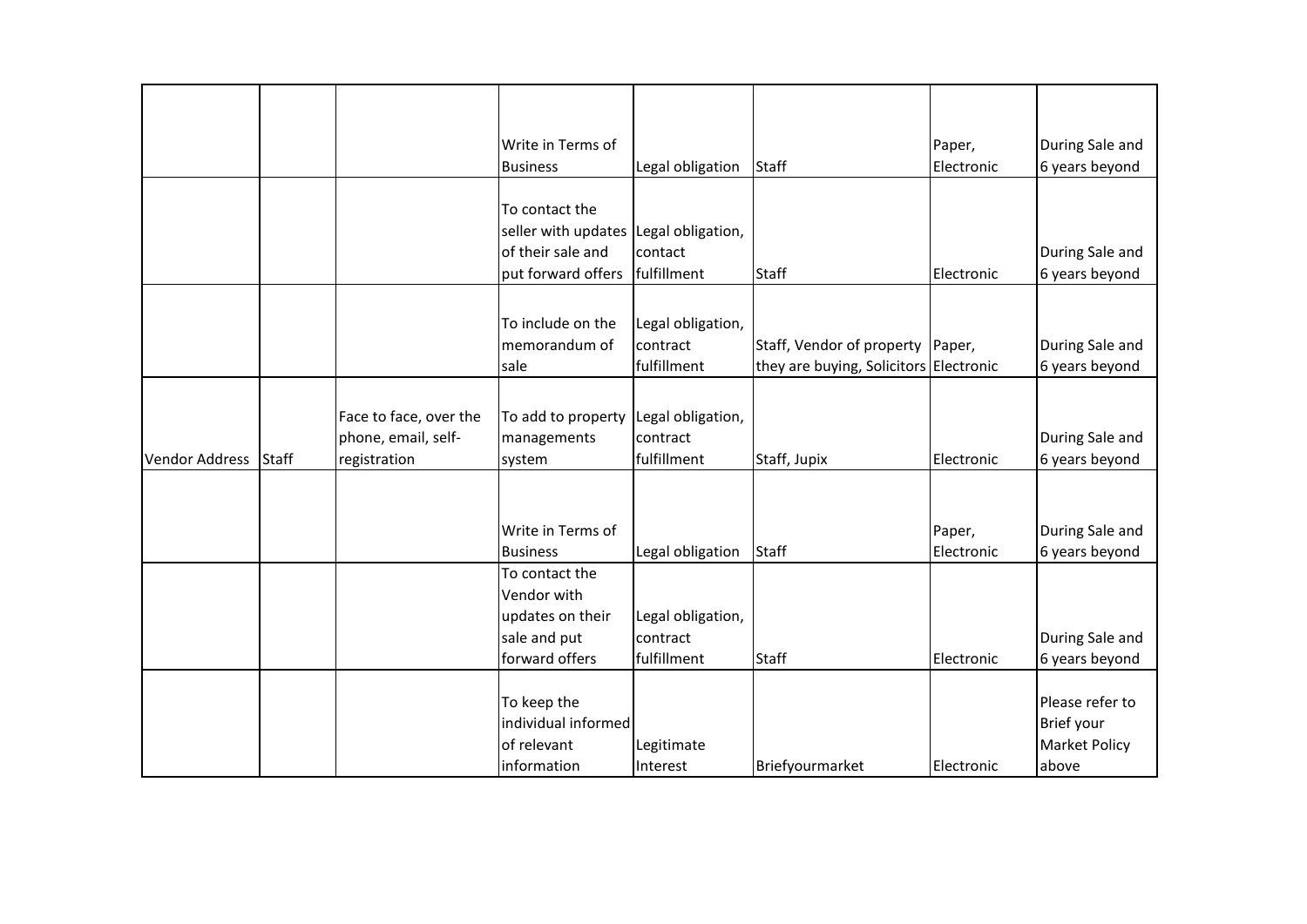|                                         |              |                                                               | To include on the<br>memorandum of<br>sale                                          | Legal obligation,<br>contract<br>fulfillment | Staff, Buyer of property<br>they are selling, Solicitors Electronic | Paper,               | During Sale and<br>6 years beyond                              |
|-----------------------------------------|--------------|---------------------------------------------------------------|-------------------------------------------------------------------------------------|----------------------------------------------|---------------------------------------------------------------------|----------------------|----------------------------------------------------------------|
| Vendor phone<br>number and<br>email     | <b>Staff</b> | Face to face, over the<br>phone, email, self-<br>registration | To add to property<br>managements<br>system                                         | Legal obligation,<br>contract<br>fulfillment | <b>Staff</b>                                                        | Electronic           | During Sale and<br>6 years beyond                              |
|                                         |              |                                                               | Write in Terms of<br><b>Business</b>                                                | Legal obligation                             | <b>Staff</b>                                                        | Paper,<br>Electronic | During Sale and<br>6 years beyond                              |
|                                         |              |                                                               | To contact the<br>Vendor with<br>updates on their<br>sale and put<br>forward offers | Legal obligation,<br>contract<br>fulfillment | <b>Staff</b>                                                        | Electronic           | During Sale and<br>6 years beyond                              |
|                                         |              |                                                               | To keep the<br>individual informed<br>of relevant<br>information                    | Legitimate<br>Interest                       | Briefyourmarket                                                     | Electronic           | Please refer to<br>Brief your<br><b>Market Policy</b><br>above |
|                                         |              |                                                               | To offer extra<br>services i.e<br>solicitor, mortgage<br>advice                     | Consent                                      | Staff, solicitors, mortgage Paper /<br>lenders                      | electronic           | During Sale and<br>6 years beyond                              |
| Vendor ID and<br>proof of address Staff |              | Face to Face, email.                                          | Anti money<br>laundering checks                                                     | Legal obligation,<br>contract<br>fulfillment | <b>Staff, Compliance Assist</b>                                     | Paper,<br>Electronic | During Sale and<br>5 years beyond                              |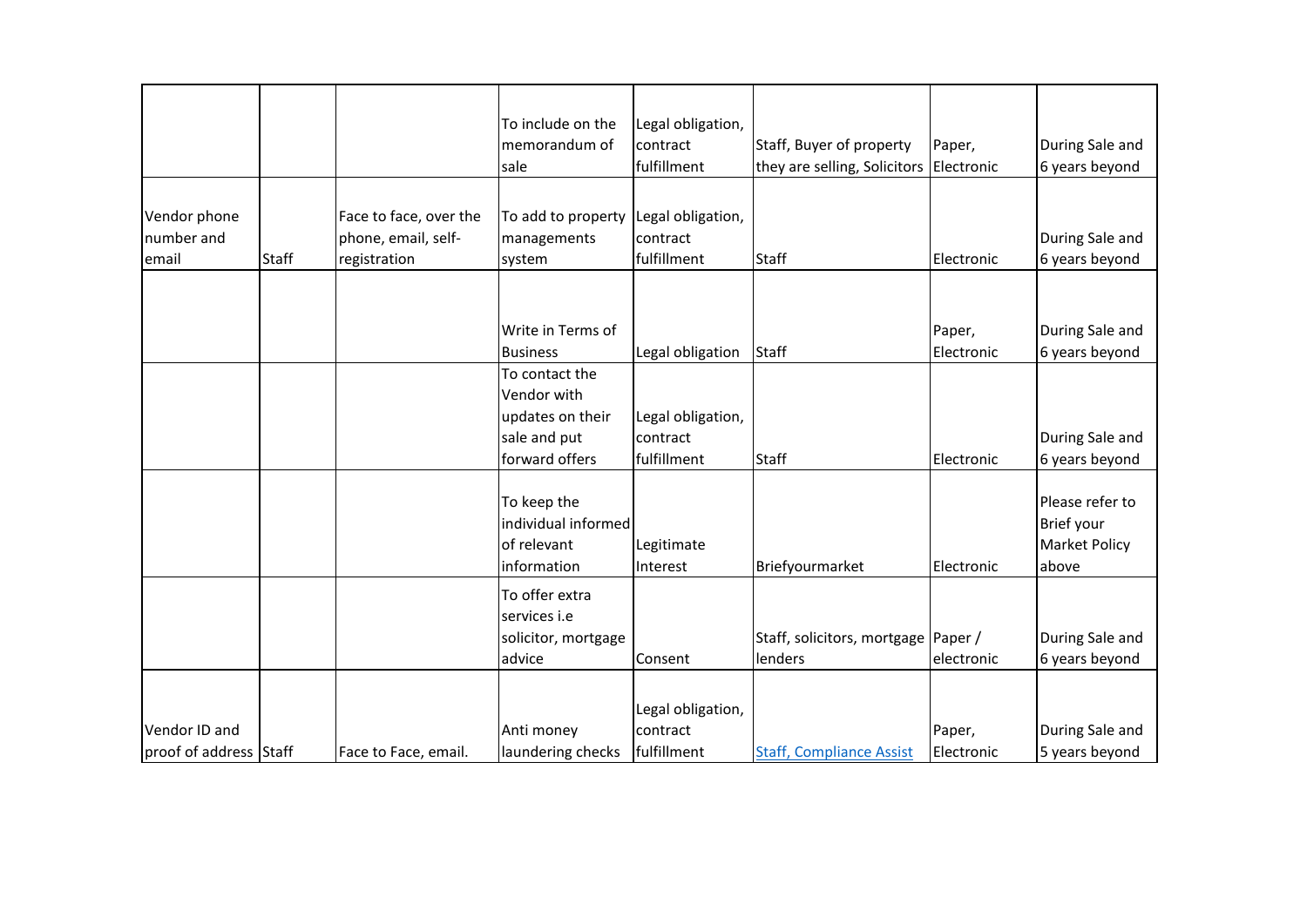| <b>Vendors IP</b><br><b>Address</b> | Docusign     | Automitcally           | proof of consent,<br>proof of signature<br>ownership | contract<br>fulfillment | Staff, Docusign            | electronic      | https://www.doc<br>usign.co.uk/com<br>pany/privacy-<br>policy |
|-------------------------------------|--------------|------------------------|------------------------------------------------------|-------------------------|----------------------------|-----------------|---------------------------------------------------------------|
|                                     |              |                        |                                                      |                         |                            |                 |                                                               |
|                                     |              |                        |                                                      |                         |                            |                 |                                                               |
| Landlord                            |              |                        |                                                      |                         |                            |                 |                                                               |
|                                     |              |                        |                                                      |                         | Landlord, staff, local     |                 |                                                               |
|                                     |              | Face to face, over the |                                                      |                         | authority & utilities,     | Paper /         | During tenancy                                                |
|                                     |              | phone, email, self-    |                                                      | Contract                | Goodlord, Unihomes,        | electronic/Jupi | & 6 years                                                     |
| Landlord name                       | <b>Staff</b> | registration           | To use on contract                                   | fulfillment             | contractors, Docusign      | X               | beyond                                                        |
|                                     |              |                        |                                                      |                         |                            |                 |                                                               |
|                                     |              |                        |                                                      |                         |                            | Paper /         | During tenancy                                                |
|                                     |              |                        | To be able to                                        | Contract                |                            | electronic/Jupi | & 6 years                                                     |
|                                     |              |                        | contact landlord                                     | fulfillment             | Staff, Contractors, Fixflo | Ιx              | beyond                                                        |
|                                     |              |                        |                                                      |                         |                            |                 |                                                               |
|                                     |              |                        | To use no deposit                                    |                         | Staff, Deposit scheme,     | Paper /         | During tenancy                                                |
|                                     |              |                        | prescribed                                           |                         | relevant person, Tenant,   | electronic/Jupi | & 6 years                                                     |
|                                     |              |                        | information                                          | Legal obligation        | Goodlord                   | x               | beyond                                                        |
|                                     |              |                        |                                                      |                         |                            |                 |                                                               |
|                                     |              |                        | To offer extra                                       |                         |                            |                 | Within a month                                                |
|                                     |              |                        | services i.e                                         |                         | Staff, Vouch, Goodlord     | Paper /         | of the end of                                                 |
|                                     |              |                        | insurance                                            | Consent                 | Unihomes, Zero Deposits    | electronic      | tenancy                                                       |
|                                     |              |                        |                                                      |                         |                            |                 |                                                               |
|                                     |              |                        | To keep the                                          |                         |                            |                 | Please refer to                                               |
|                                     |              |                        | individual informed                                  |                         |                            |                 | Brief your                                                    |
|                                     |              |                        | of relevant                                          | Legitimate              |                            |                 | <b>Market Policy</b>                                          |
|                                     |              |                        | information                                          | Interest                | Briefyourmarket, Fixflo    | Electronic      | above                                                         |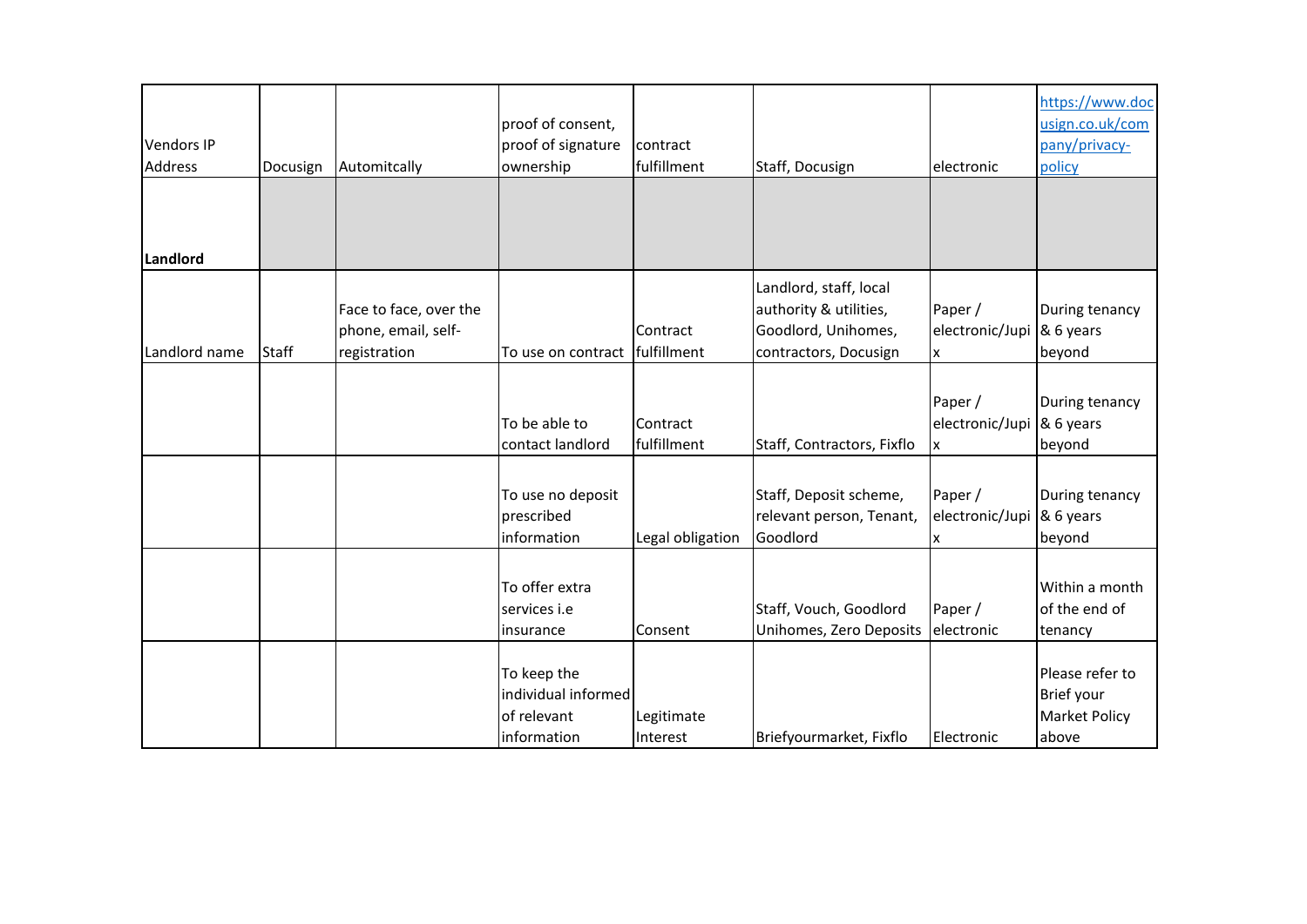|                  |              |                                               |                                                                  |                         |                                                                            |                                 | During tenancy                                                 |
|------------------|--------------|-----------------------------------------------|------------------------------------------------------------------|-------------------------|----------------------------------------------------------------------------|---------------------------------|----------------------------------------------------------------|
|                  |              |                                               | If legal action is                                               |                         |                                                                            | Paper /                         | & 6 years                                                      |
|                  |              |                                               | needed                                                           | Legal work              | Solicitor, Court Services                                                  | electronic                      | beyond                                                         |
| Landlord contact |              | Face to face, over the<br>phone, email, self- |                                                                  | Contract                | Landlord, staff, local<br>authority & utilities,<br>contractors, Docusign, | Paper /<br>electronic/Jupi      | During tenancy<br>& 6 years                                    |
| details          | <b>Staff</b> | registration                                  | To use on contract                                               | fulfillment             | Goodlord                                                                   | X                               | beyond                                                         |
|                  |              |                                               | To be able to<br>contact landlord                                | Contract<br>fulfillment | Staff, Contractors, Fixflo                                                 | Paper /<br>electronic/Jupi<br>X | During tenancy<br>& 6 years<br>beyond                          |
|                  |              |                                               | To use in<br>prescribed<br>information                           | Legal obigation         | Staff, Deposit scheme,<br>relevant person, Tenant,<br>Goodlord             | Paper /<br>electronic/Jupi<br>X | During tenancy<br>& 6 years<br>beyond                          |
|                  |              |                                               | To offer extra<br>services i.e<br>insurance                      | Consent                 | Staff, Vouch, Goodlord,<br>Zero Deposits                                   | Paper /<br>electronic           | Within a month<br>of the end of<br>tenancy                     |
|                  |              |                                               | To provide details<br>to contractor                              | Contract<br>fulfillment | Staff, Contractors, Fixflo                                                 | Paper /<br>electronic           | During tenancy<br>& 6 years<br>beyond                          |
|                  |              |                                               | To keep the<br>individual informed<br>of relevant<br>information | Legitimate<br>Interest  | Briefyourmarket, Fixflo                                                    | Electronic                      | Please refer to<br>Brief your<br><b>Market Policy</b><br>above |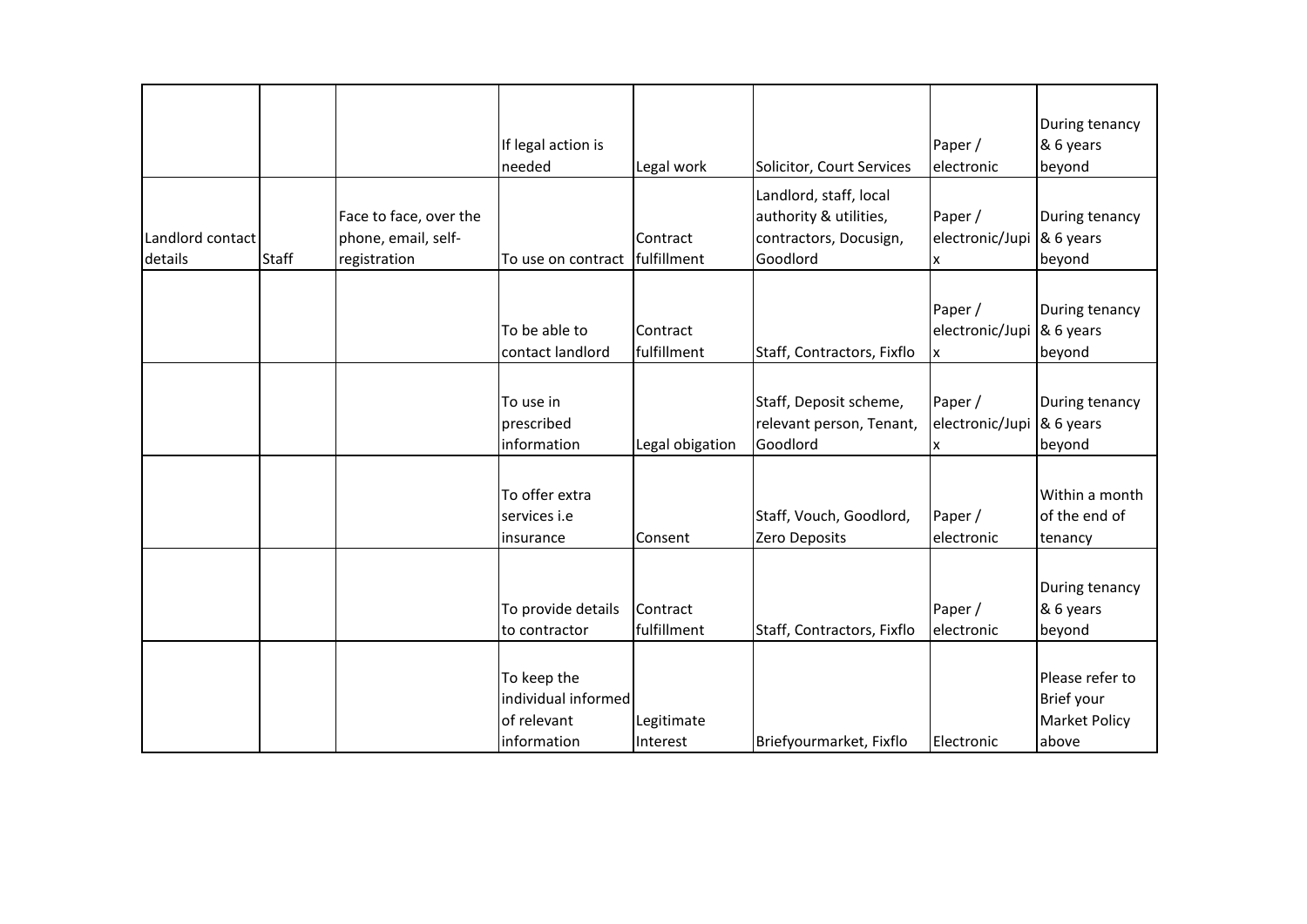|                         |          |                                                                                        | If Legal action is<br>needed, for<br>example<br>possession claim  | Legal Work              | Solicitor, Court Services                                                 | Paper /<br>electronic                    | During tenancy<br>& 6 years<br>beyond                         |
|-------------------------|----------|----------------------------------------------------------------------------------------|-------------------------------------------------------------------|-------------------------|---------------------------------------------------------------------------|------------------------------------------|---------------------------------------------------------------|
| Landlords IP<br>Address | Docusign | Automitcally                                                                           | proof of consent,<br>proof of signature<br>ownership              | contract<br>fulfillment | Staff, Docusign, Goodlord electronic                                      |                                          | https://www.doc<br>usign.co.uk/com<br>pany/privacy-<br>policy |
| Guarantor               |          |                                                                                        |                                                                   |                         |                                                                           |                                          |                                                               |
| Guarantor name Staff    |          | In office, over the<br>phone, email, self-<br>registration, tenant<br>application form | To use on contract                                                | Contract<br>fulfillment | Landlord, staff, local<br>authority & utilities,<br>contractors, Goodlord | Paper /<br>electronic/Jupi<br>x/Docusign | During tenancy<br>& 6 years<br>beyond                         |
|                         |          |                                                                                        | Add to property<br>management<br>software system<br>Jupix         | Contract<br>fulfillment | Staff, Contractors,                                                       | Jupix                                    | During tenancy<br>& 6 years<br>beyond                         |
|                         |          |                                                                                        | Referencing                                                       | Contract<br>fulfillment | Employer, current<br>landlord, Vouch,<br>Goodlord                         | paper /<br>electronic                    | During tenancy<br>& 6 years<br>beyond                         |
|                         |          |                                                                                        | To be able to<br>contact guarantor<br>e.g. property<br>management | Contract<br>fulfillment | Contractors, staff                                                        | Jupix                                    | During tenancy<br>& 6 years<br>beyond                         |
|                         |          |                                                                                        | To use on<br>prescribed<br>information                            | Legal oblgiation        | Staff, Deposit scheme,<br>relevant person,<br>Landlord, Goodlord          | Paper /<br>electronic/Jupi<br>X          | During tenancy<br>& 6 years<br>beyond                         |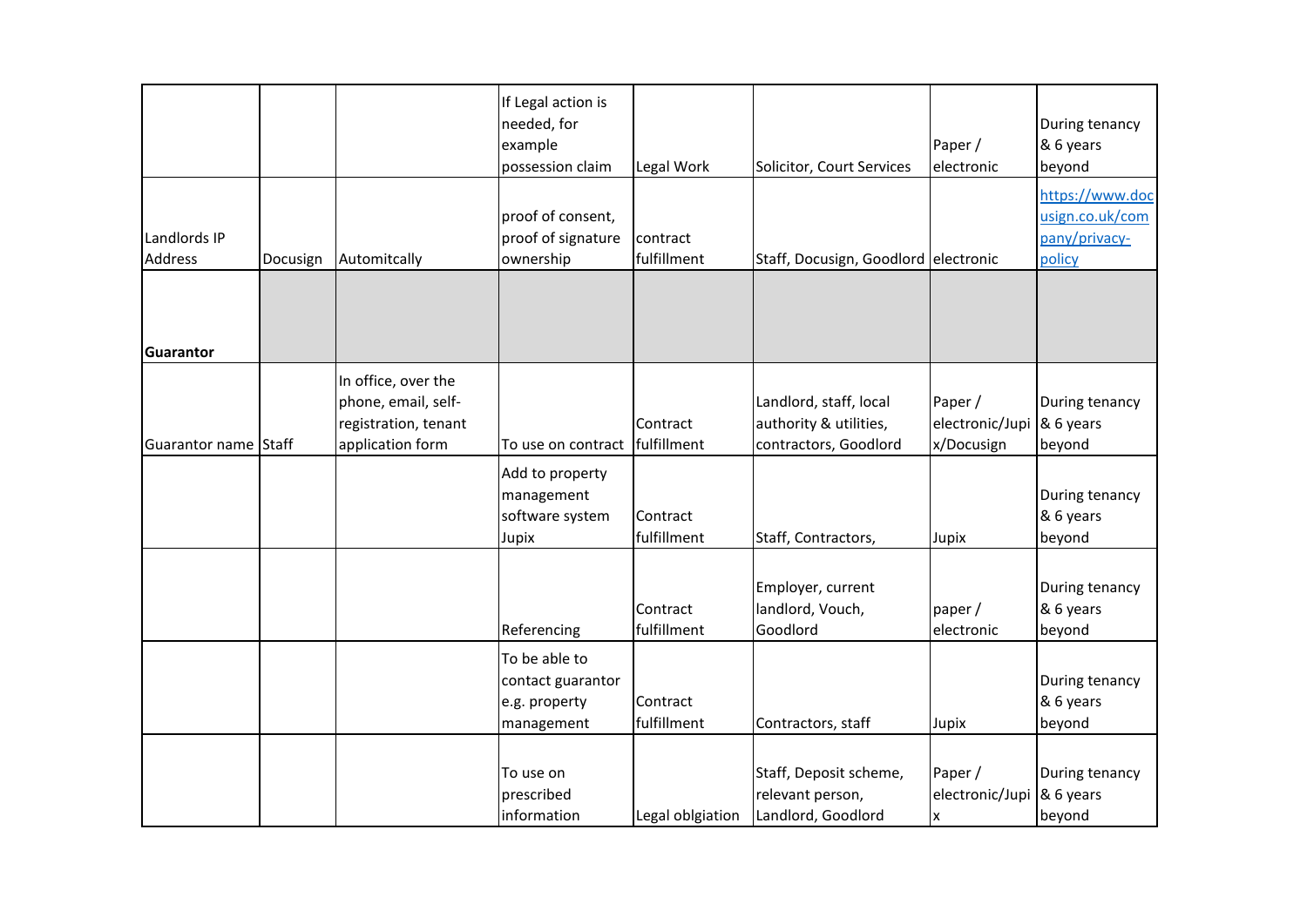|                              |              |                                                                                        | If legal action is<br>needed                                     | Legal work              | Solicitor, Court Services                                                 | Paper /<br>electronic                    | During tenancy<br>& 6 years<br>beyond |
|------------------------------|--------------|----------------------------------------------------------------------------------------|------------------------------------------------------------------|-------------------------|---------------------------------------------------------------------------|------------------------------------------|---------------------------------------|
|                              |              |                                                                                        | <b>Services</b>                                                  | Contract<br>fulfillment | Council Tax & utility<br>providers, Zero Deposits,<br>Goodlord            | Paper /<br>electronic                    | During tenancy<br>& 6 years<br>beyond |
| Guarantor<br>contact details | <b>Staff</b> | In office, over the<br>phone, email, self-<br>registration, tenant<br>application form | To use on contract fulfillment                                   | Contract                | Landlord, staff, local<br>authority & utilities,<br>contractors, Goodlord | Paper /<br>electronic/Jupi<br>x/Docusign | During tenancy<br>& 6 years<br>beyond |
|                              |              |                                                                                        | Add to<br>management<br>software Jupix                           | Contract<br>fulfillment | Staff, Contractors, Jupix                                                 | Jupix                                    | During tenancy<br>& 6 years<br>beyond |
|                              |              |                                                                                        | Referencing                                                      | Contract<br>fulfillment | Staff, Employers, Current<br>landlord, Vouch,<br>Goodlord                 | paper /<br>electronic                    | During tenancy<br>& 6 years<br>beyond |
|                              |              |                                                                                        | To be able to<br>contact tenant e.g.<br>property<br>management   | Contract<br>fulfillment | Contractors, staff,                                                       | Jupix                                    | During tenancy<br>& 6 years<br>beyond |
|                              |              |                                                                                        | To use in<br>prescribed<br>information                           | Legal oblgiation        | Staff, Deposit scheme,<br>relevant person, Landlord  x                    | Paper /<br>electronic/Jupi               | During tenancy<br>& 6 years<br>beyond |
|                              |              |                                                                                        | If Legal action is<br>needed, for<br>example<br>possession claim | Legal Work              | Solicitors, Court Services                                                | Paper /<br>electronic                    | During tenancy<br>& 6 years<br>beyond |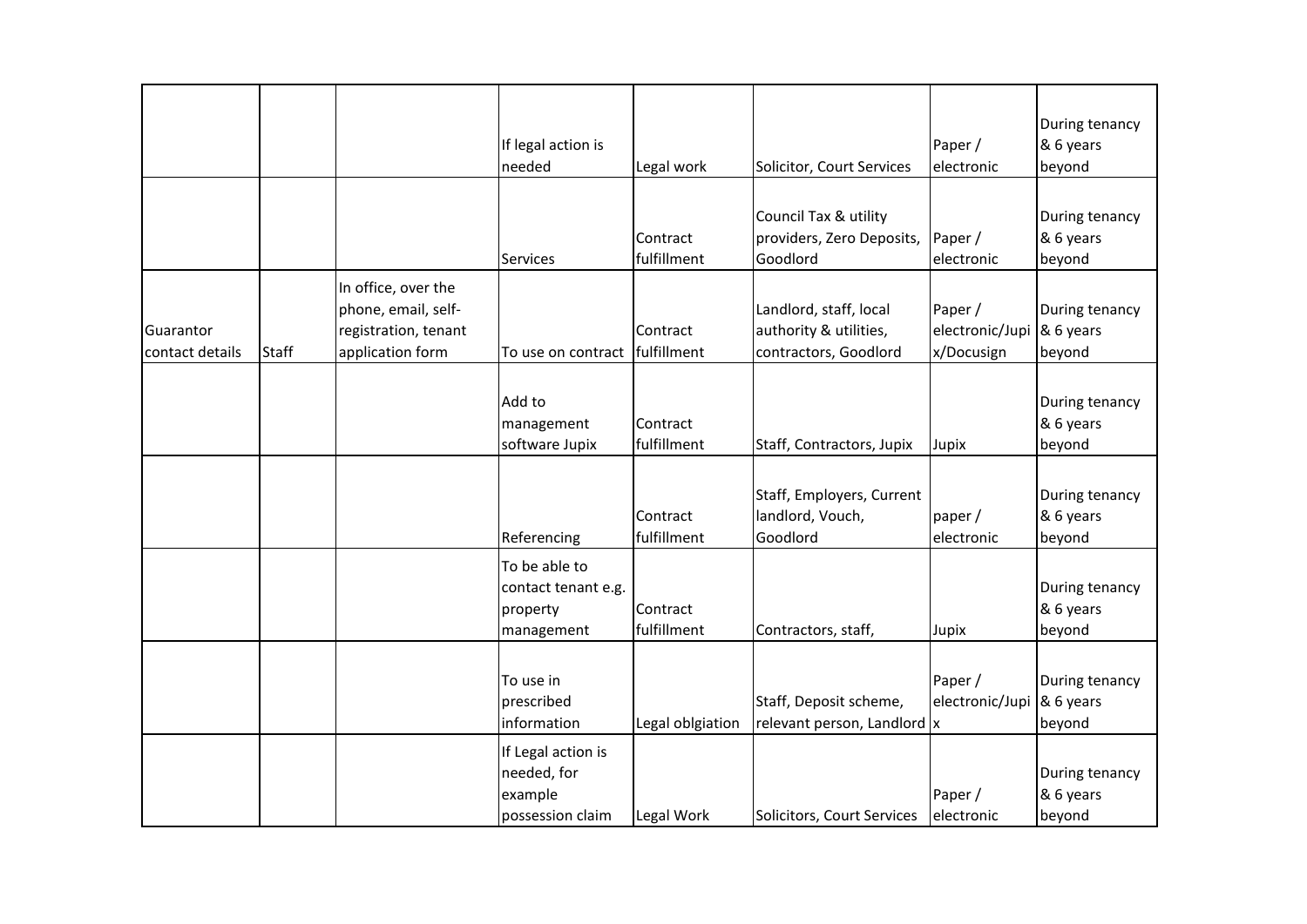|                                                    |                              |                                                   | Services                                             | Contract<br>fulfillment | Zero Deposits, Goodlord,<br>Vouch                                | Paper /<br>electronic  | During tenancy<br>& 6 years<br>beyond                         |
|----------------------------------------------------|------------------------------|---------------------------------------------------|------------------------------------------------------|-------------------------|------------------------------------------------------------------|------------------------|---------------------------------------------------------------|
|                                                    |                              |                                                   | Notify utilities &<br>council tax                    | Contract<br>fulfillment | Council Tax & utility<br>providers, landlord,<br>Goodlord, Vouch | Paper /<br>electronic  | During tenancy<br>& 6 years<br>beyond                         |
| Guarantor date<br>of birth                         | Vouch,<br>Goodlord,<br>agent | Inputed by<br>guarantor/agent on<br>Vouch website | Referencing &<br>assessment                          | Contract<br>fulfillment | Staff, Vouch, Goodlord,<br>Landlord                              | electronic             | During tenancy<br>& 6 years<br>beyond                         |
| <b>Guarantors IP</b><br><b>Address</b>             | Docusign,<br>Goodlord        | Automitcally                                      | proof of consent,<br>proof of signature<br>ownership | contract<br>fulfillment | Staff, Docusign, Goodlord electronic                             |                        | https://www.doc<br>usign.co.uk/com<br>pany/privacy-<br>policy |
| Guarantor<br>information                           | Vouch,<br>Goodlord,<br>agent | Inputed by<br>guarantor/agent on<br>Vouch website | Referencing &<br>assessment                          | Contract<br>fulfillment | Staff, Vouch, Goodlord,<br>Landlord                              | Paper /<br>electronic  | During tenancy<br>& 6 years<br>beyond                         |
| Guarantor<br>current<br>residential<br>information | Vouch,<br>Goodlord,<br>agent | Inputed by<br>guarantor/agent on<br>Vouch website | Referencing &<br>assessment                          | Contract<br>fulfillment | Staff, Vouch, Goodlord,<br>landlord                              | Paper /<br>electronic  | During tenancy<br>& 6 years<br>beyond                         |
| Credit score<br>results, history                   | Vouch,<br>Goodlord,<br>agent | Inputed by<br>guarantor/agent on<br>Vouch website | To assess<br>suitability                             | Contract<br>fulfillment | Staff, landlord                                                  | Paper /<br>electronic  | During tenancy<br>& 6 years<br>beyond                         |
| Other returned<br>references                       | Vouch,<br>Goodlord,<br>agent | Email, online, hardcopy suitability               | To assess                                            | Contract<br>fulfillment | Staff, landlord                                                  | Paper /<br>lelectronic | During tenancy<br>& 6 years<br>beyond                         |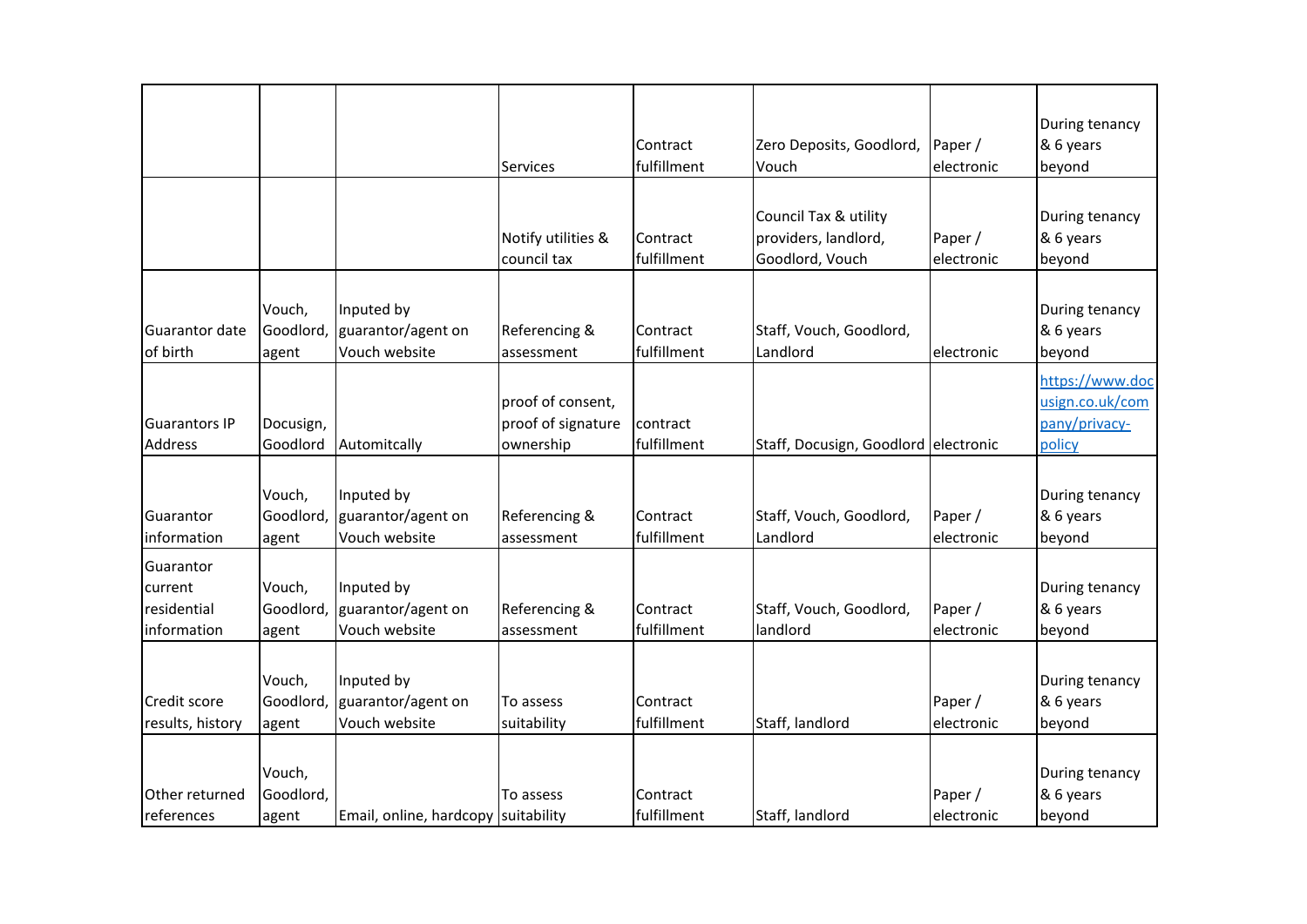| <b>Applicant</b> |              |                        |                                 |                  |                  |                 |                      |
|------------------|--------------|------------------------|---------------------------------|------------------|------------------|-----------------|----------------------|
| (defined as      |              |                        |                                 |                  |                  |                 |                      |
| person           |              |                        |                                 |                  |                  |                 |                      |
| requesting       |              |                        |                                 |                  |                  |                 |                      |
| valuation or     |              |                        |                                 |                  |                  |                 |                      |
| viewing)         |              |                        |                                 |                  |                  |                 |                      |
|                  |              |                        |                                 |                  |                  |                 |                      |
|                  |              | Face to face, over the | To add to database              |                  |                  |                 |                      |
|                  |              | phone, email, self-    | and for staff                   |                  |                  | Electronic/Jupi |                      |
| Applicant Name   | <b>Staff</b> | registration           | security                        | Legal obligation | Staff, landlords | X               | After 6 months       |
|                  |              |                        |                                 |                  |                  |                 |                      |
|                  |              |                        |                                 |                  |                  |                 |                      |
|                  |              |                        | To be able to                   |                  |                  | Electronic/Jupi |                      |
|                  |              |                        | contact applicant               | Consent          | Staff, landlords | X               | After 6 months       |
|                  |              |                        |                                 |                  |                  |                 |                      |
|                  |              |                        |                                 |                  |                  |                 |                      |
|                  |              |                        |                                 |                  |                  | Electronic/Jupi |                      |
|                  |              |                        | To give to landlord Consent     |                  | Landlord         | X               | After 6 months       |
|                  |              |                        |                                 |                  |                  |                 |                      |
|                  |              |                        |                                 |                  |                  |                 |                      |
|                  |              |                        | To create a                     |                  |                  | Electronic/Jupi |                      |
|                  |              |                        | applicant record                | Consent          | <b>Staff</b>     | X               | After 6 months       |
|                  |              |                        |                                 |                  |                  |                 |                      |
|                  |              |                        | To keep the                     |                  |                  |                 | Please refer to      |
|                  |              |                        | individual informed             |                  |                  |                 | Brief your           |
|                  |              |                        | of relevant                     | Legitimate       |                  |                 | <b>Market Policy</b> |
|                  |              |                        | information                     | Interest         | Briefyourmarket  | Electronic      | above                |
|                  |              |                        |                                 |                  |                  |                 |                      |
|                  |              |                        |                                 |                  |                  | Paper /         |                      |
|                  |              |                        | To create                       | Contract         |                  | electronic/Jupi |                      |
|                  |              |                        | application process fulfillment |                  | <b>Staff</b>     | <b>x</b>        | After 6 months       |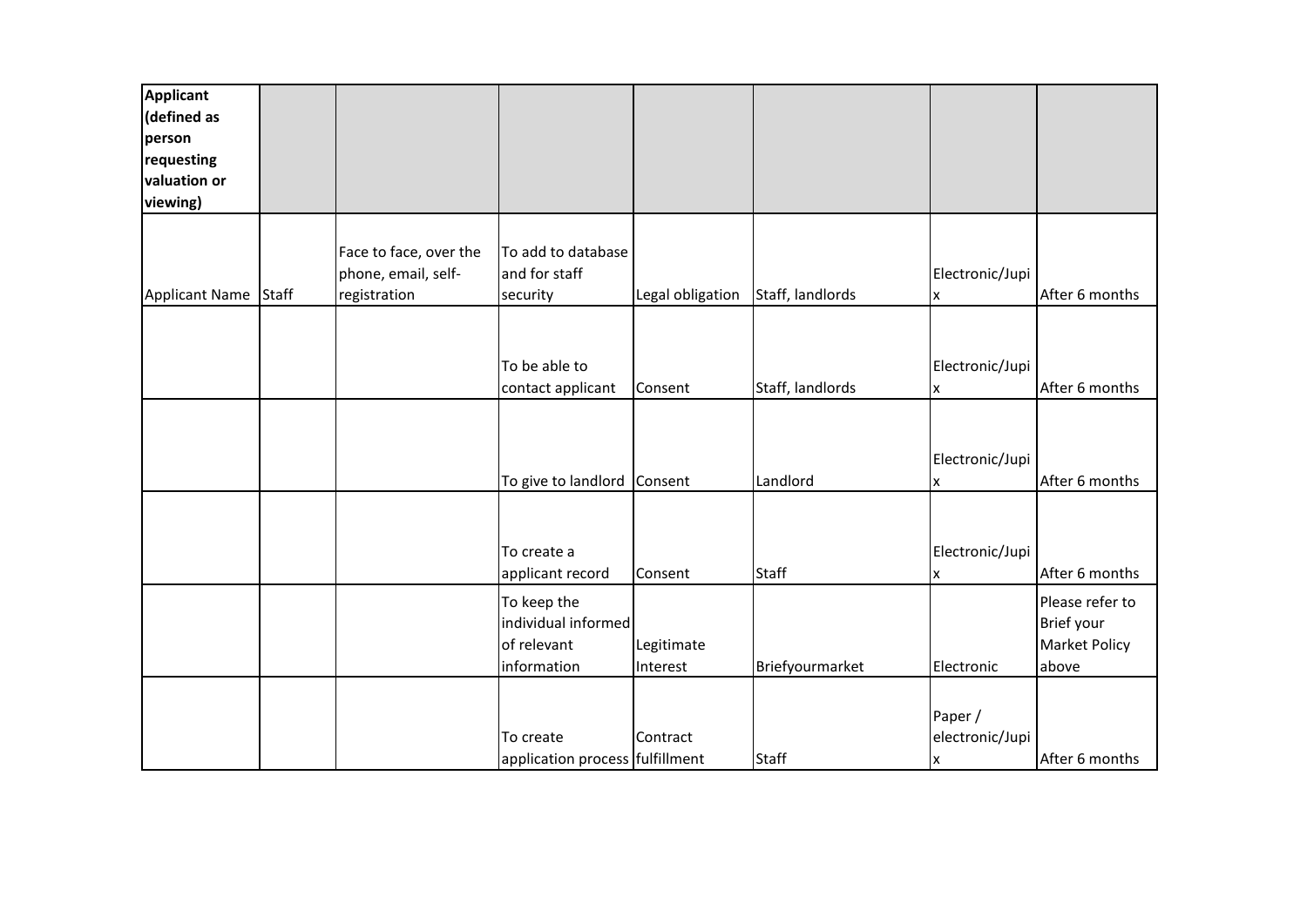| Applicant<br>contact details | <b>Staff</b> | Face to face, over the<br>phone, email, self-<br>registration | To add to database<br>and for staff<br>security                  | Legal Obligation        | Staff, landlords,                                                  | Electronic/Jupi<br>X            | After 6 months                                                 |
|------------------------------|--------------|---------------------------------------------------------------|------------------------------------------------------------------|-------------------------|--------------------------------------------------------------------|---------------------------------|----------------------------------------------------------------|
|                              |              |                                                               |                                                                  |                         |                                                                    |                                 |                                                                |
|                              |              |                                                               | To be able to<br>contact applicants                              | consent                 | Staff, landlords                                                   | Electronic/Jupi<br>X            | After 6 months                                                 |
|                              |              |                                                               | To give to future<br>Landlord                                    | Contract<br>fulfillment | Landlord                                                           | Electronic/Jupi<br>x            | After 6 months                                                 |
|                              |              |                                                               | To send marketing<br>details to                                  | Consent                 | Staff, back up / cloud /<br>software provider/Brief<br>your market | Electronic/Jupi<br>X            | After 6 months                                                 |
|                              |              |                                                               | To create a<br>applicant record                                  | Contract<br>fulfillment | Staff, back up / cloud /<br>software provider                      | Electronic/Jupi<br>X            | After 6 months                                                 |
|                              |              |                                                               | To create<br>application process fulfillment                     | Contract                | Staff,                                                             | Paper /<br>electronic/Jupi<br>X | After 6 months                                                 |
|                              |              |                                                               | To keep the<br>individual informed<br>of relevant<br>information | Legitimate<br>Interest  | Briefyourmarket                                                    | Electronic                      | Please refer to<br>Brief your<br><b>Market Policy</b><br>above |
|                              |              |                                                               | Referencing                                                      | Contract<br>fulfillment | Staff, Vouch, Goodlord,<br>Landlord                                | Paper /<br>electronic           | Duration of<br>tenancy and six<br>years after                  |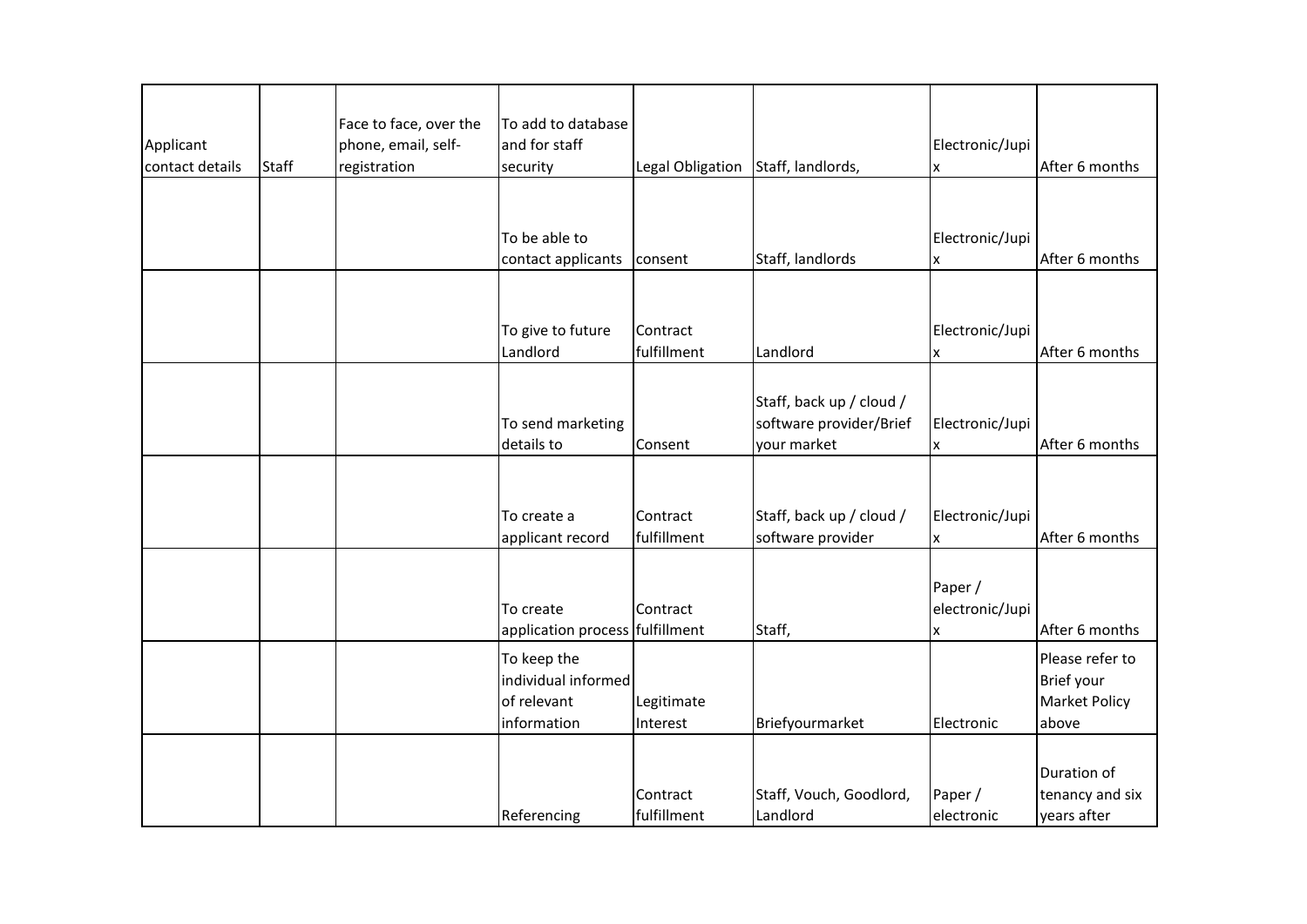|                               |              |                                        | Proof of identity as<br>part of registration         |                         |                          |                      |                                                               |
|-------------------------------|--------------|----------------------------------------|------------------------------------------------------|-------------------------|--------------------------|----------------------|---------------------------------------------------------------|
| Applicant IP                  |              |                                        | or enquiry through Legitimate                        |                         |                          |                      |                                                               |
| <b>Address</b>                | <b>Staff</b> | Automatically                          | our website                                          | interest                | <b>Staff</b>             | electronic           | After 6 months                                                |
|                               | Docusign     | Automitcally                           | proof of consent,<br>proof of signature<br>ownership | contract<br>fulfillment | Staff, Docusign          | electronic           | https://www.doc<br>usign.co.uk/com<br>pany/privacy-<br>policy |
| <b>Contractor</b>             |              |                                        |                                                      |                         |                          |                      |                                                               |
|                               |              |                                        |                                                      |                         |                          |                      | Duration of                                                   |
| Contractor<br>Name            | <b>Staff</b> | Face to face, over the<br>phone, email | To add to database fulfillment                       | Contract                | Staff, Landlord, Tenants | Electronic/Jupi<br>X | contractors<br>contract and 6<br>years after                  |
|                               |              |                                        | To be able to<br>contact contactor                   | Contract<br>fulfillment | Staff, Landlord, Tenants | Electronic/Jupi<br>X | Duration of<br>contractors<br>contract and 6<br>years after   |
|                               |              |                                        | To give details to<br>tenant                         | Contract<br>fulfillment | Staff, Tenants           | Electronic/Jupi<br>X | Duration of<br>contractors<br>contract and 6<br>years after   |
| Contractor<br>contact details | <b>Staff</b> | Face to face, over the<br>phone, email | To add to database fulfillment                       | Contract                | Staff, Landlord, Tenants | Electronic/Jupi<br>X | Duration of<br>contractors<br>contract and 6<br>years after   |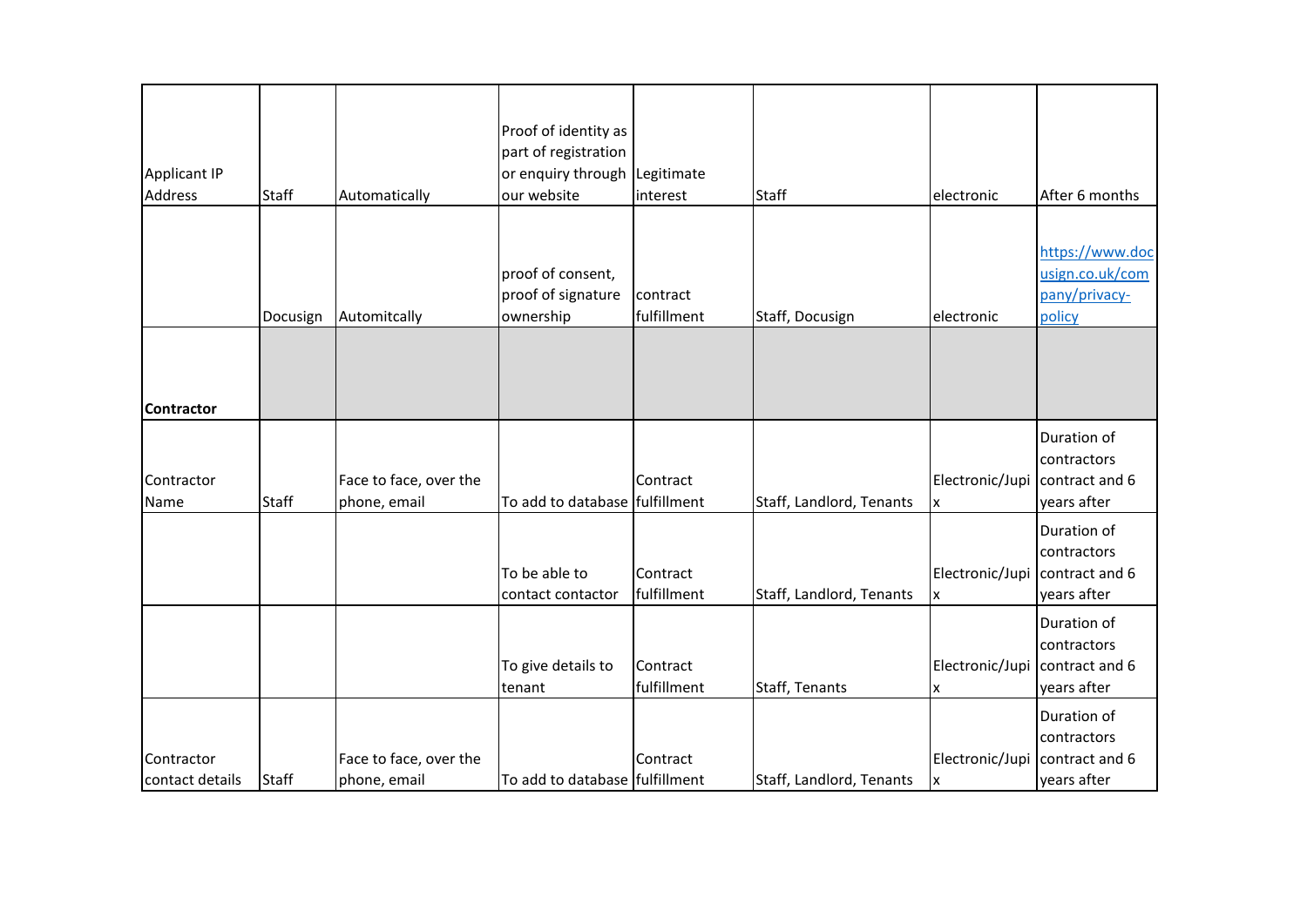|                 |                  |                                        | To contact<br>contractor     | Contract<br>fulfillment | Staff, Landlord, Tenants | Electronic/Jupi<br>X  | Duration of<br>contractors<br>contract and 6<br>years after |
|-----------------|------------------|----------------------------------------|------------------------------|-------------------------|--------------------------|-----------------------|-------------------------------------------------------------|
|                 |                  |                                        | To send<br>worksheets        | Contract<br>fulfillment | Staff, Landlord, Tenants | Electronic/Jupi<br>X  | Duration of<br>contractors<br>contract and 6<br>years after |
|                 |                  |                                        | To process<br>payments       | Contract<br>fulfillment | Staff, Landlord, Tenants | Electronic/Jupi<br>Ιx | Duration of<br>contractors<br>contract and 6<br>years after |
|                 |                  |                                        | To create contract           | Contract<br>fulfillment | Staff, Landlord, Tenants | Electronic/Jupi<br>X  | Duration of<br>contractors<br>contract and 6<br>years after |
|                 |                  |                                        | To give details to<br>tenant | Contract<br>fulfillment | Staff, Tenants           | Electronic/Jupi<br>X  | Duration of<br>contractors<br>contract and 6<br>years after |
|                 |                  |                                        | Referencing                  | Consent                 | staff, Referee           | Paper,<br>Electronic  | Duration of<br>contractors<br>contract and 6<br>years after |
| <b>Staff</b>    |                  |                                        |                              |                         |                          |                       |                                                             |
| <b>Staffing</b> | <b>Directors</b> | Face to face, over the<br>phone, email | <b>CV Retention</b>          | Contractual             | Directors                | Paper,<br>Electronic  | 6 years after<br>employment<br>ends                         |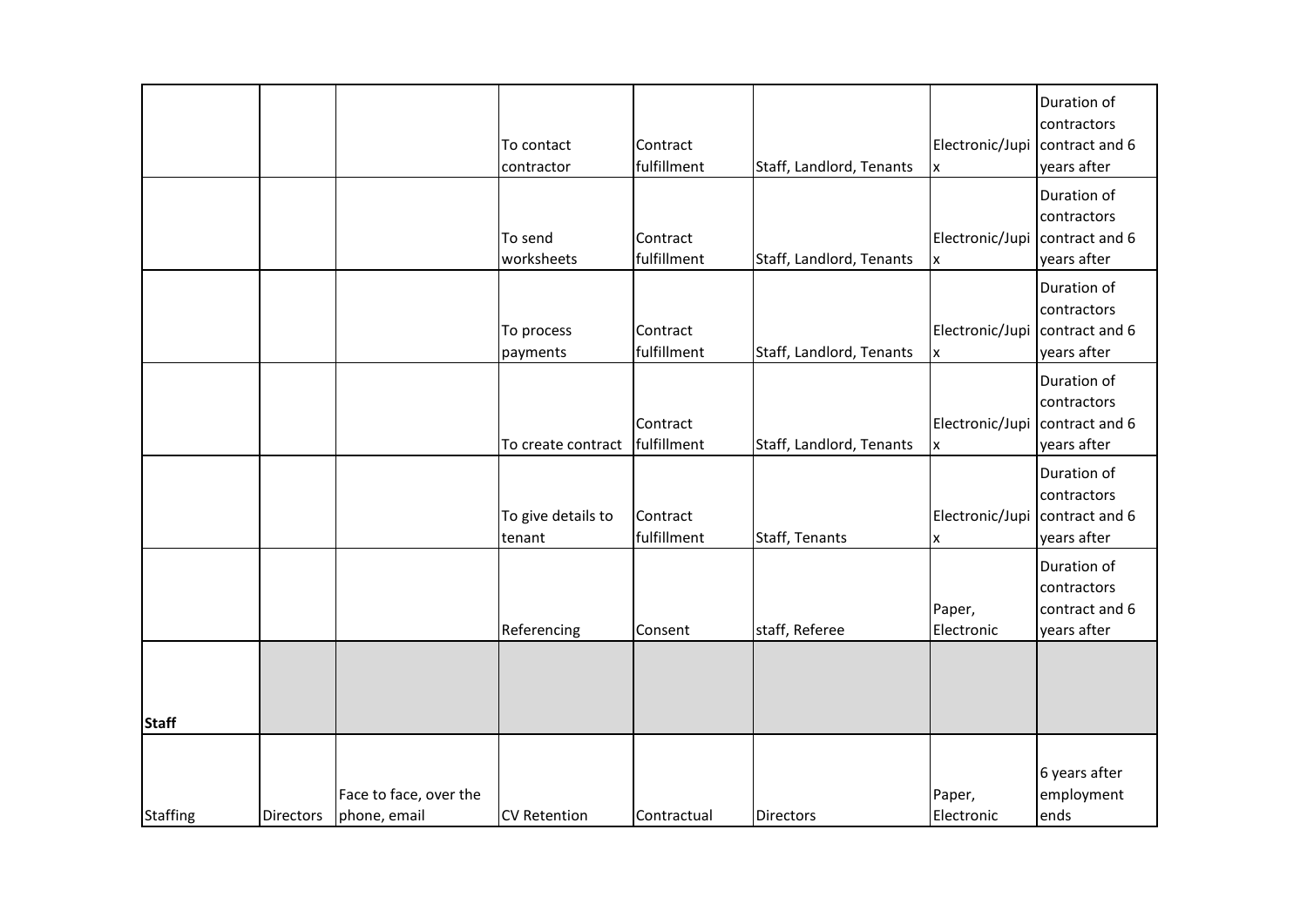| <b>Staff</b>                                        |                          | Contact<br>information           | Contract<br>fulfillment                         | Directors, Staff, Taxave | Paper,<br>Electronic/Jupi<br><u>lx</u> | 6 years after<br>employment<br>ends                                               |
|-----------------------------------------------------|--------------------------|----------------------------------|-------------------------------------------------|--------------------------|----------------------------------------|-----------------------------------------------------------------------------------|
|                                                     |                          | <b>Bank details</b>              | Contract<br>fulfillment                         | Directors, book keeper   | Paper,<br>Electronic,                  | 6 years after<br>employment<br>ends                                               |
|                                                     |                          | Performance<br>records           | Contract<br>fulfillment                         | <b>Directors</b>         | Paper,<br>Electronic                   | 6 years after<br>employment<br>ends                                               |
| All calls in or out<br>of Q Estate<br><b>Agents</b> |                          |                                  |                                                 |                          |                                        |                                                                                   |
| Phone<br>Conversations                              | Xoom Talk Over the phone | Calls are recorded<br>and stored | Training,<br>monitoring and<br>proof of consent |                          | Electronic                             | 5 years after<br>telephone call<br>http://www.xoo<br>mtalk.com/priva<br><b>cy</b> |